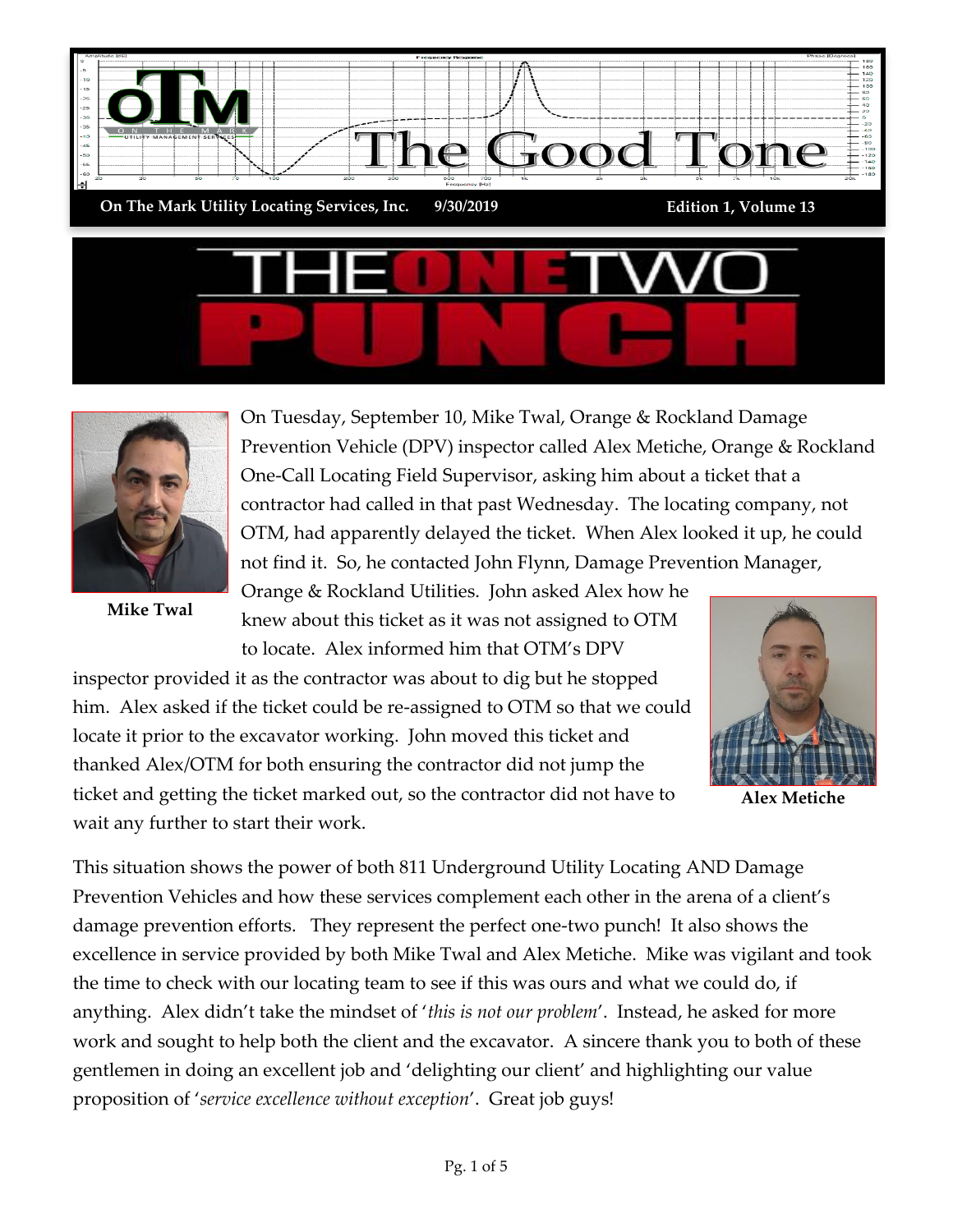### **He Has Arrived!**

Adam and Cass have welcomed into the world their new baby boy, **Eli Adam Banks**! He was born on September 17<sup>th</sup> at 12:03 a.m. Eli weighed 8 pounds, 3 ounces, and was 21 inches long. Big and Tall like his Daddy for sure.

Cass did an amazing job and the entire family is doing great. Congratulations to Adam, Cass, and the entire Banks family.

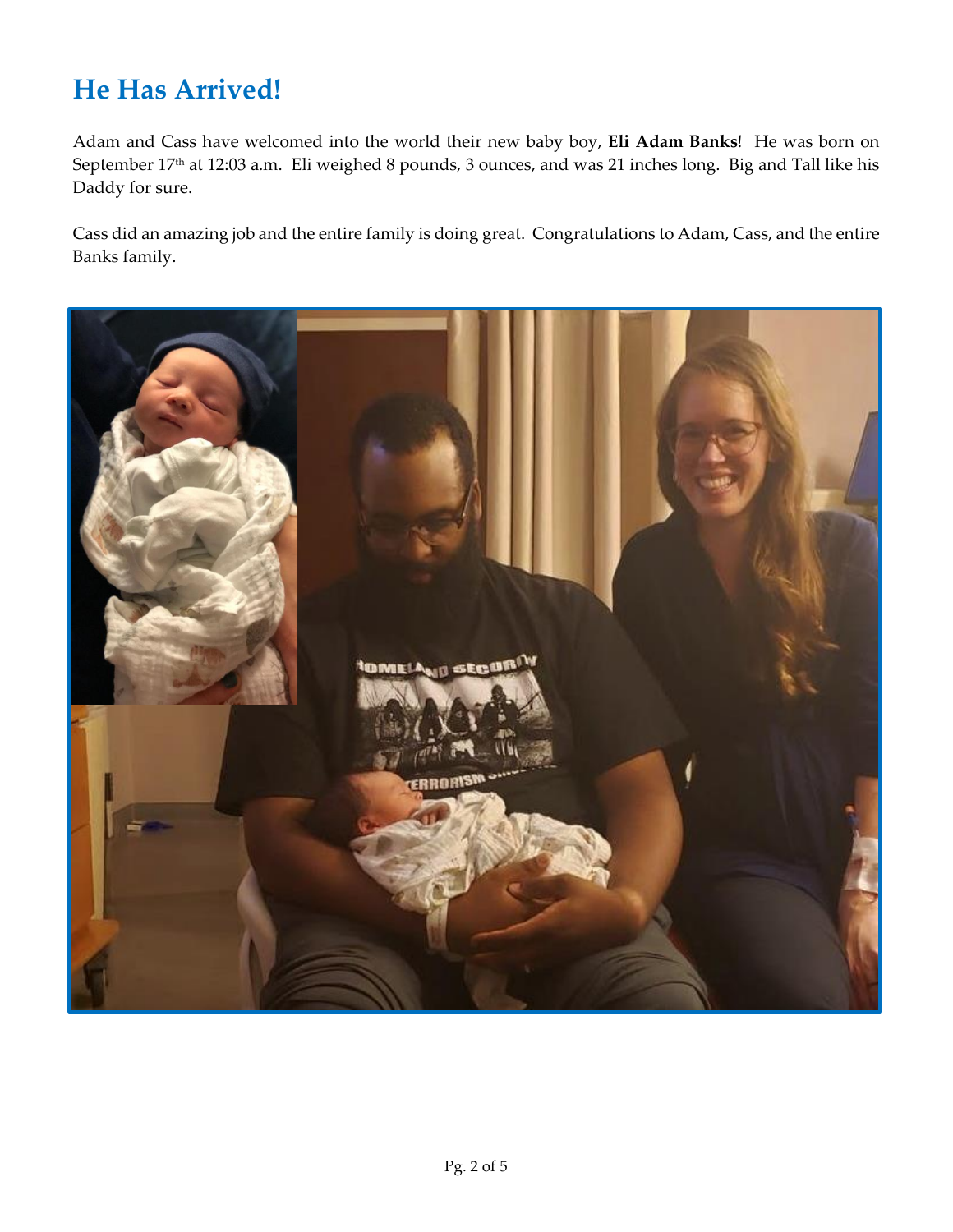

# TO OUR NEW EMPLOYEES







Chase Cone Eddie Everett Veronica Humiston Daniel Sasu<br>
RDV Avenetid PDV Avenetid PDV ConEd PDV Aveneti DPV Avangrid DPV Avangrid DPV ConEd DPV Avangrid Jon Oswald



'



 Jon Oswald DPV Avangrid  $h$ d $\alpha$ 

#### • Jose Lacen, DPV ConEd

• Jose Lacen, DPV ConEd<br>• Maureen Miles, DPV Dispatcher

## Welcome to the OTM! We are very excited to have you as part of our family!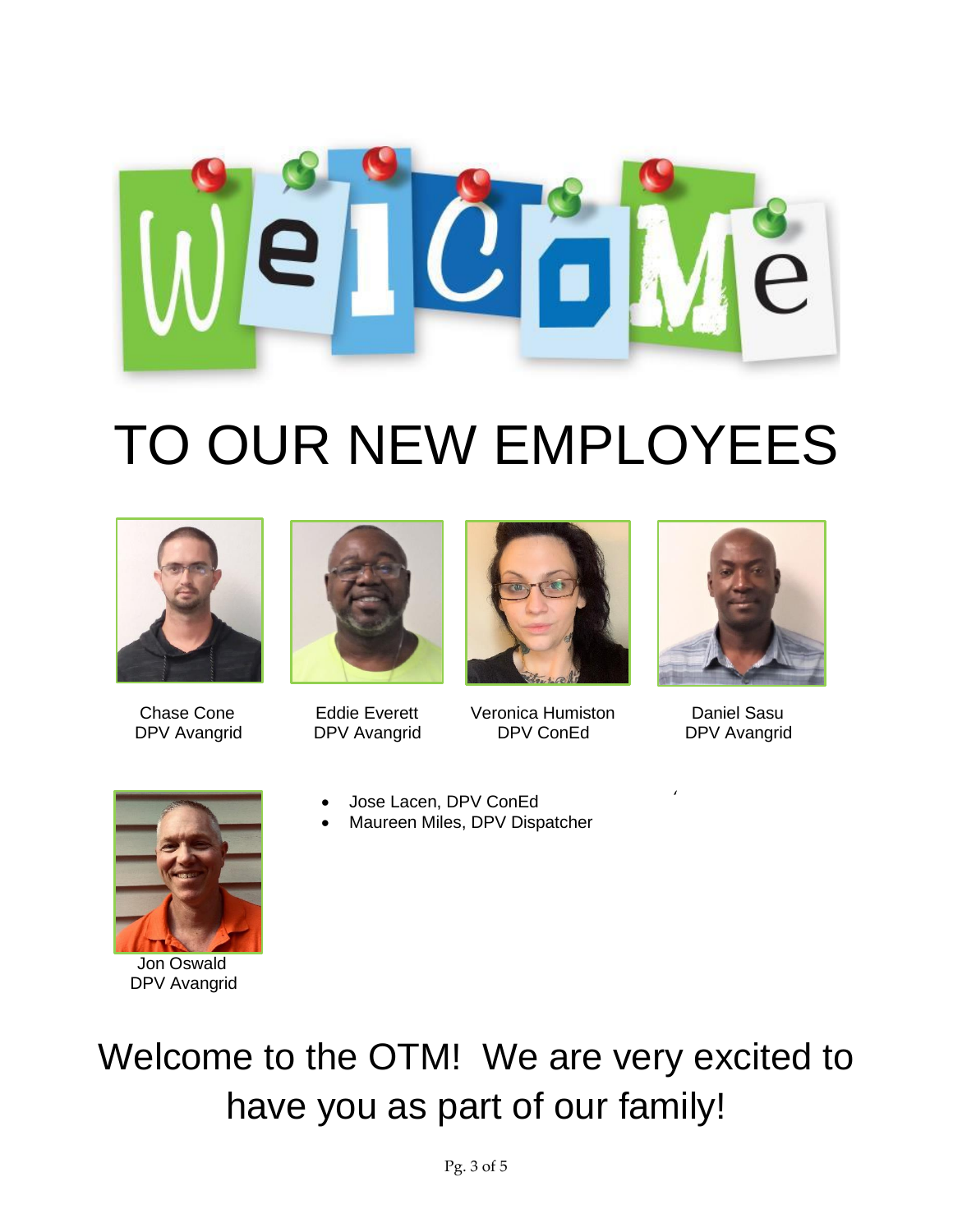**OTM has been named to the 2019 Rochester Chamber Top 100!** This is a list of the fastest-growing, privately owned companies in the Rochester New York and Finger Lakes region. To be eligible for the Rochester Chamber Top 100 program, companies must be privately owned, headquartered in the nine-county Rochester region, and have earned at least \$1 million in revenue in each of the three most recent fiscal years. The



Rochester Chamber Top 100 rankings are calculated based upon revenue, considering both dollar and percentage growth. Individual company revenue information is held confidential.

#### **YOUR VOICE MATTERS!**

Our greatest resource at OTM are the dedicated employees whose daily efforts help OTM succeed. Because of what you do for OTM, it is worthwhile to ask how well OTM is doing supporting you. While no workplace is perfect, OTM strives for an organizational culture of integrity, trust and respect. You as employees will have an opportunity to share your thoughts in our Employee Survey - **Tell Us What You REALLY Think**. All of us at OTM have a voice and important role shaping our workplace as a place of excellence and integrity. We encourage you to take the time to complete this survey.

#### **COMING SOON!!!!**

**OPEN BENEFITS ENROLLMENT IN NOVEMBER** More information to come . . .

### **OTM Staff Christmas Party**

 **Can you believe that Christmas is only 3 months away?! Keep an eye out on your e-mail. Details coming soon on our Staff Christmas Party.**